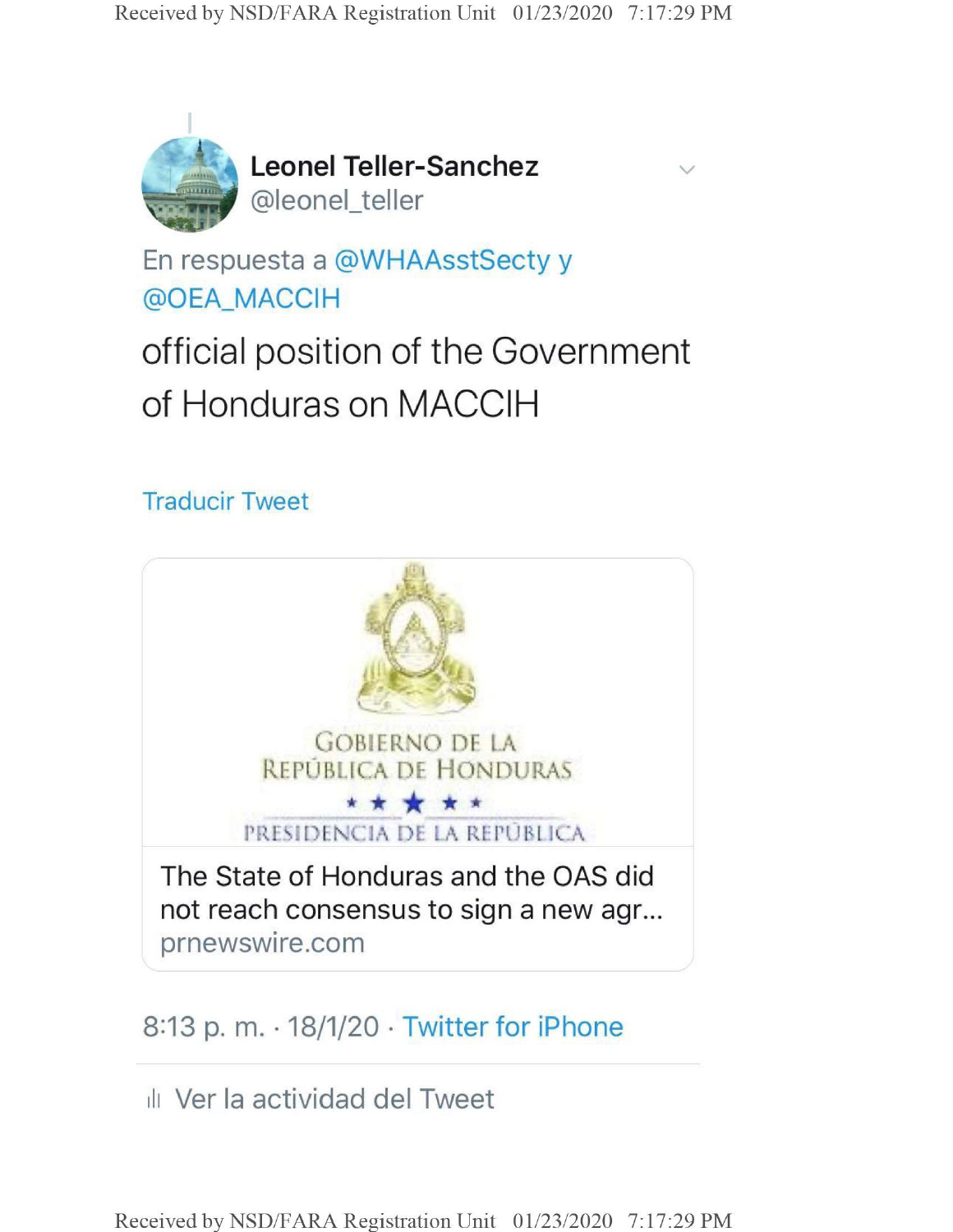# The State of Honduras and the OAS did not reach consensus to sign a new agreement for the continuity of the anti-corruption mission

The Government of Honduras reiterates its firm commitment in the fight against corruption and impunity and will continue seeking sound mechanisms to eradicate them.

NEWS PROVIDED BY **Cobierno de la Republica de Honduras —** Jan 18, 2020,15:00 ET

TEGUCIGALPA, Honduras, Jan. 18, 2020 /PRNewswire/ -- Despite the efforts made by the Government of Honduras during the negotiation with the OAS Secretary General for the continuity of the Mission of Support and Fight against Corruption and Impunity in Honduras (MACCIH), there was no consensus to reach the agreements required for the renewal of the mandate of the MACCIH, signed on January 19, 2016 which has expired on January 20.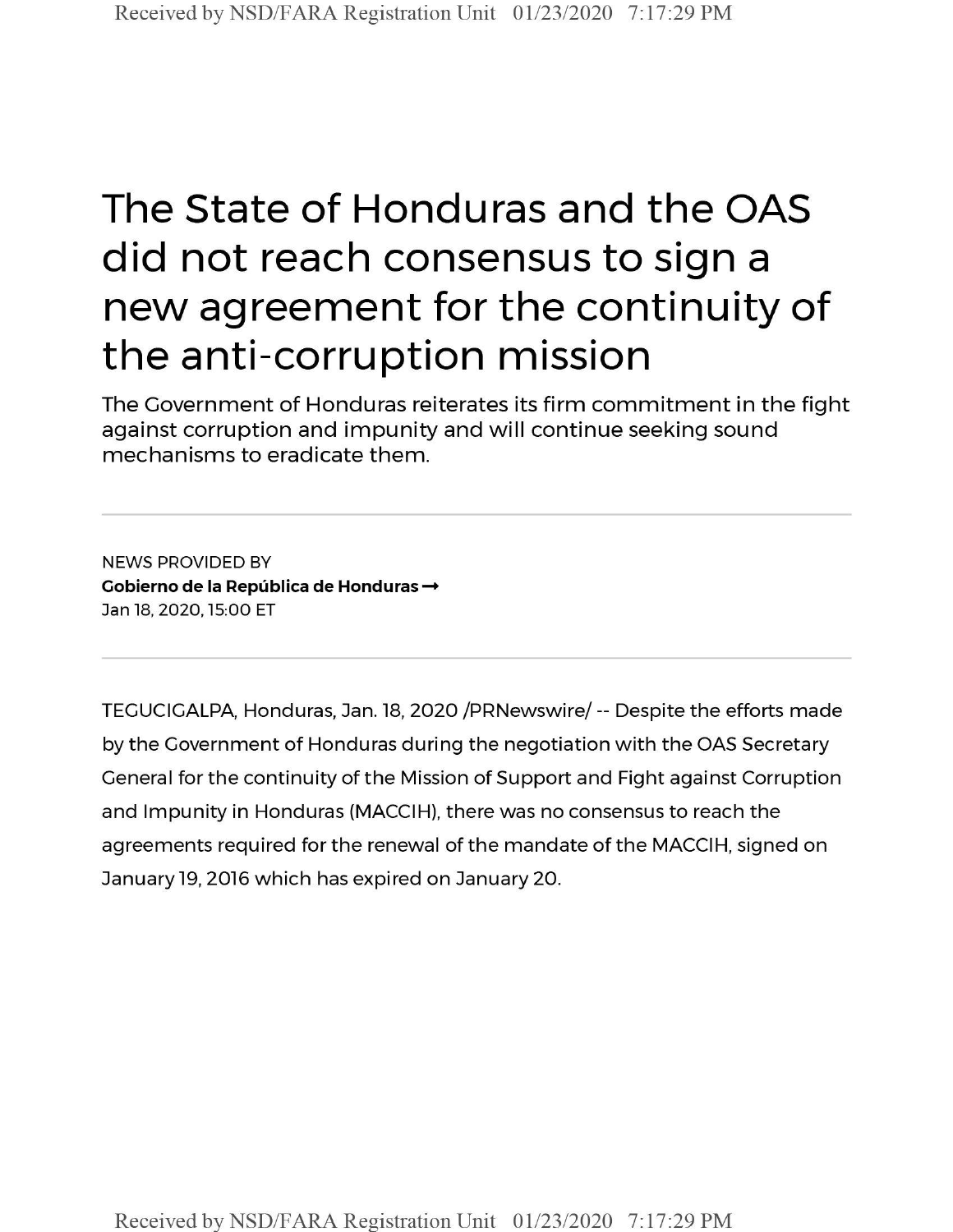#### **Received by NSD/FARA Registration Unit 01/23/2020 7:17:29 PM**



The Honduran government emphasized that with the experiences learned and the support of the donor community, "we will continue working on a new proposal with the OAS, other international organizations and allied countries, within the framework of the Constitution of Honduras and International Law".

In that regards, the Honduras Government stresses the importance that a new agreement should consider "the concerns and allegations of social, economic and political sectors in Honduras which have expressed disagreements with the actions of some members of the MACCIH, which were interpreted as excesses of their faculties by the alleged affected citizens, who claim to have been run over in their constitutional rights and guarantees ".

The Government and some sectors also claimed that there was an "impersonation of constitutional and legal powers and actions that were taken independently from the State institutions related with criminal justice".

The Government of Honduras thanked the OAS and the donor countries for their support and reiterated its commitment "to continue working on the construction of more comprehensive mechanisms that will strengthen the Honduran democratic institutions and move forward as a society in the prevention and the fight against corruption and impunity".